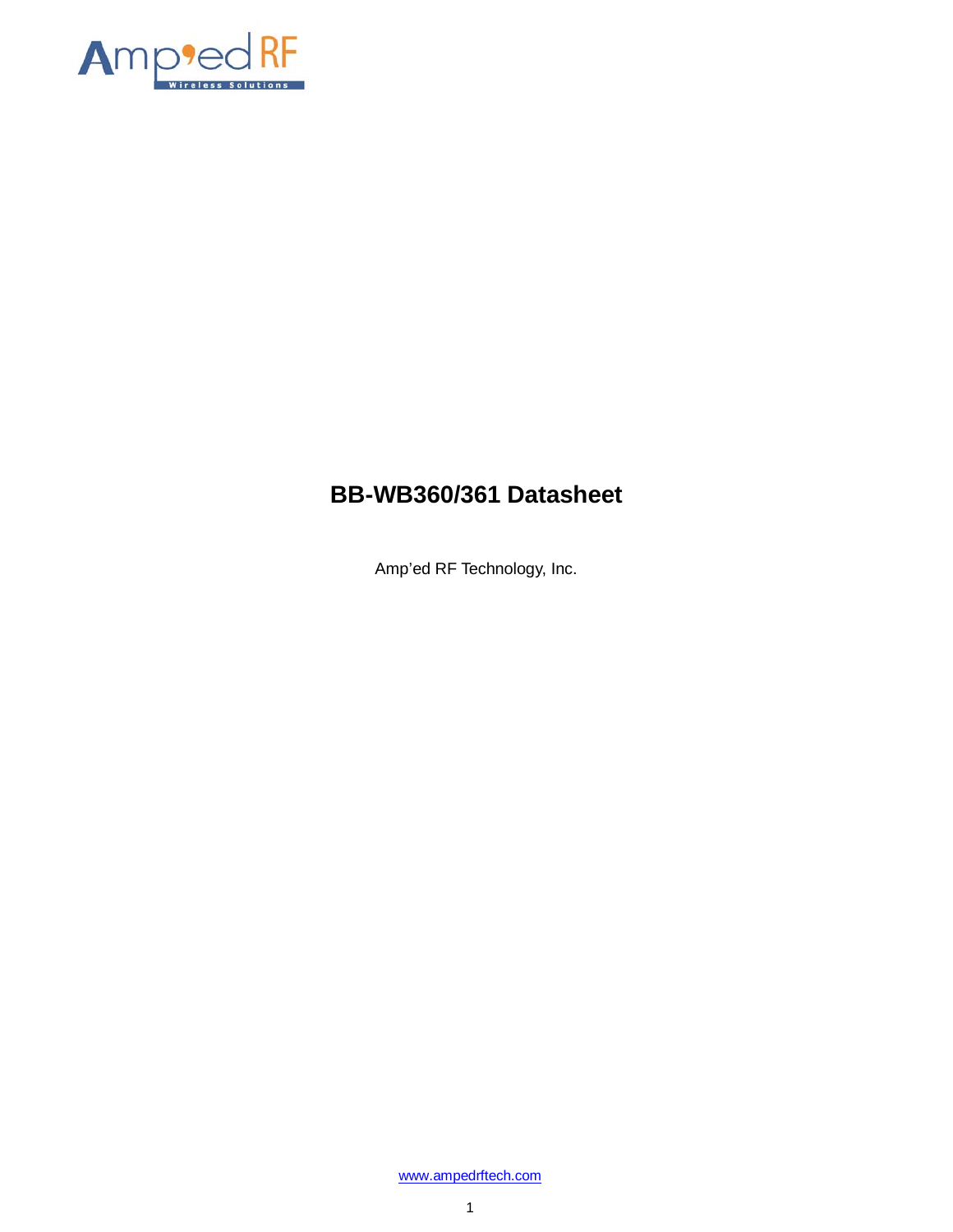

**BB-WF360/BB-WB361/BB-WB362 Product Specification**





# **Description**

Amp'ed RF Technology offers Wi-Fi development systems based on the Beagle Bone Black platform in three cape options: BB-WF360, BB-WB361, and BB-WB362. These platforms are intended for in-depth evaluation, Linux development, and to help customers shorten product development time. It's fully compatible with Linux operating systems and our ACC1340 Linux drivers.

For detail usage instructions see: WiFi\_Dev\_GettingStarted

## **WLAN**

- 802.11a/b/g/n, 802.11d, 802.11r
- Dual band: 2.5GHz and 5GHz
- Output Power, +21.5dBm
- Interface, SDIO 2.0, SPI
- Wi-Fi Direct (concurrent)
- Wi-Fi Display
- Wi-Fi Protected Setup
- Soft Access Point
- Hotspot 2.0
- Security: WPAI/WPA2, AES, WEP

# **Bluetooth**

#### BB-WB360

No Bluetooth

#### BB-WB361

- Bluetooth  $v4.0 + BLE$
- Protocol Stack, up to HCI
- Output Power, +13dBm
- Wi-Fi coexistence for BT Classic and BLE

#### BB-WB362

- BLE
- Output Power, +8dBm

#### **Hardware**

• Serial interfaces: UART, PCM, SDIO, USB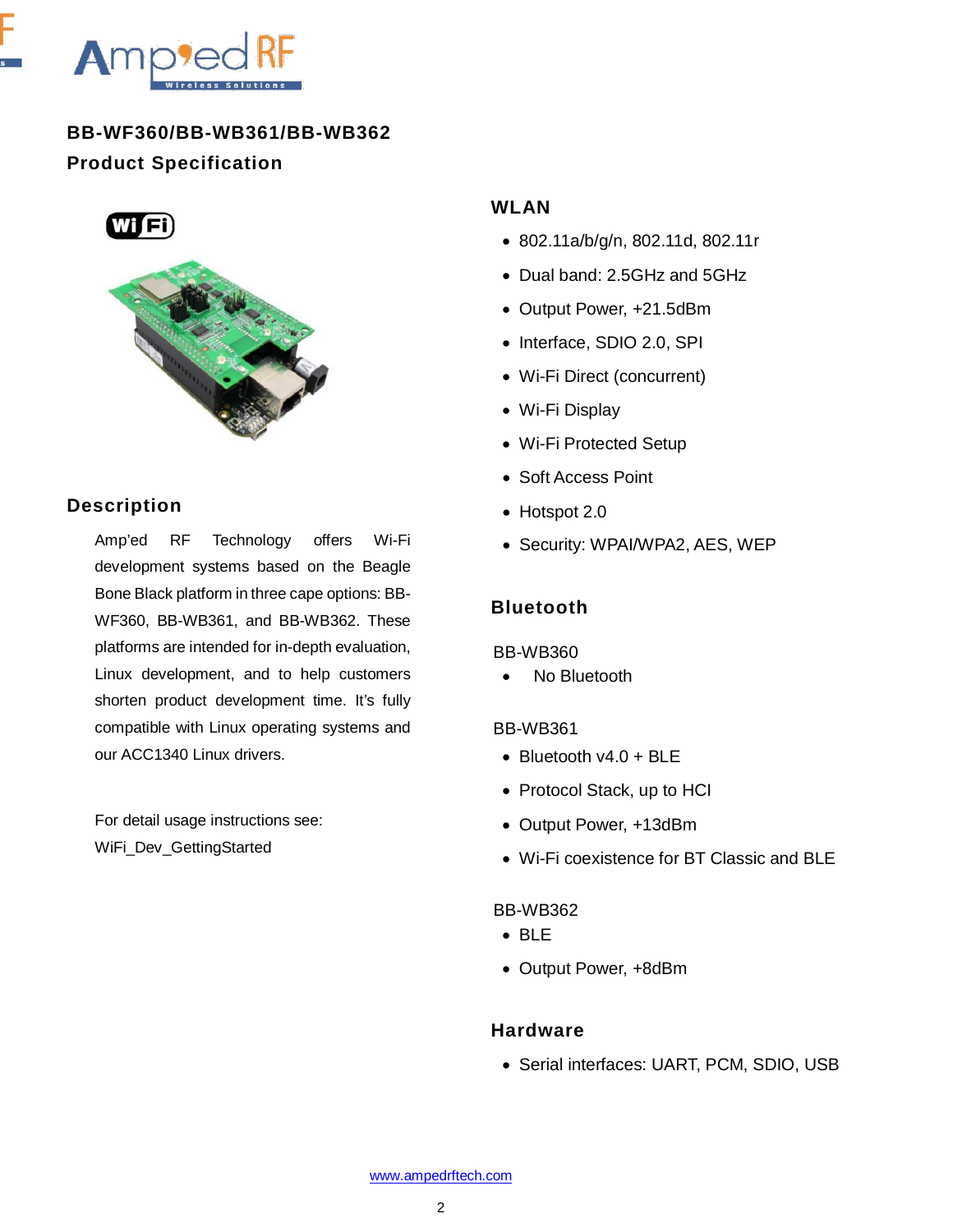

## **1. Selected RF Characteristics**

| Parameters              | Conditions                           | <b>Typical</b> | Unit            |
|-------------------------|--------------------------------------|----------------|-----------------|
| Antenna load            |                                      | 50             | ohm             |
| Wi-Fi Receiver          |                                      |                |                 |
| Sensitivity             | DSSS 1Mbps@FER<8%                    | -98            | dB <sub>m</sub> |
| Sensitivity             | DSSS 2Mbps@FER<8%                    | $-95$          | dB <sub>m</sub> |
| Sensitivity             | CCK 5.5Mbps@FER<8%                   | -93            | dBm             |
| Sensitivity             | CCK 11Mbps@FER<8%                    | -91            | dBm             |
| Sensitivity             | BPSK 6Mbps@PER<10%                   | $-93.5$        | dBm             |
| Sensitivity             | BPSK 9Mbps@PER<10%                   | $-91.5$        | dBm             |
| Sensitivity             | QPSK 12Mbps@PER<10%                  | $-90.5$        | dBm             |
| Sensitivity             | QPSK 18Mbps@PER<10%                  | -88            | dBm             |
| Sensitivity             | 16QAM 24Mbps@PER<10%                 | -85            | dBm             |
| Sensitivity             | 16QAM 36Mbps@PER<10%                 | -82            | dBm             |
| Sensitivity             | 64QAM 48Mbps@PER<10%                 | -78            | dBm             |
| Sensitivity             | 64QAM 54Mbps@PER<10%                 | $-76.5$        | dBm             |
| Sensitivity             | BPSK 6.5Mbps@PER<10%                 | -92            | dBm             |
| Sensitivity             | QPSK 13Mbps@PER<10%                  | -89            | dBm             |
| Sensitivity             | QPSK 19.5Mbps@PER<10%                | $-86.5$        | dBm             |
| Sensitivity             | 16QAM 26Mbps@PER<10%                 | -84            | dBm             |
| Sensitivity             | 16 QAM 39Mbps@PER<10%                | $-80.5$        | dBm             |
| Sensitivity             | 64QAM 52Mbps@PER<10%                 | $-76.5$        | dBm             |
| Sensitivity             | 64QAM 58.5Mbps@PER<10%               | $-74.5$        | dBm             |
| Sensitivity             | 64QAM 65Mbps@PER<10%                 | $-73$          | dBm             |
| Wi-Fi Receiver 5GHz 11n |                                      |                |                 |
| Sensitivity             | <b>BPSK</b><br>6.5Mbps@PER<10%,Nss=1 | -91            | dBm             |
| Sensitivity             | QPSK 13Mbps@PER<10%,<br>$Nss=1$      | -88            | dBm             |
| Sensitivity             | 16QAM 26MbpsPER<10%, Nss=1           | -83            | dBm             |
| Sensitivity             | 64QAM 65MbpsPER<10%, Nss=1           | $-72.5$        | dBm             |
| Wi-Fi Transmitter       |                                      |                |                 |
| <b>Output Power</b>     | 802.11b/g DSSS/CCK                   | 21.25          | dBm             |
| Output Power            | 802.11b/g BPSK 1/2                   | 21.25          | dBm             |
| Output Power            | 802.11b/g BPSK 3/4                   | 21.25          | dBm             |
| Output Power            | 802.11b/g QPSK 1/2                   | 21.25          | dBm             |
| <b>Output Power</b>     | 802.11b/g QPSK 3/4                   | 21.25          | dBm             |
| <b>Output Power</b>     | 802.11b/g 16QAM 1/2                  | 21.25          | dBm             |
| <b>Output Power</b>     | 802.11b/g 16QAM 3/4                  | 20.25          | dBm             |
| Output Power            | 802.11b/g 64QAM 2/3                  | 19.25          | dBm             |
| Output Power            | 802.11b/g 64QAM 3/4                  | 18.25          | dBm             |
| Output Power            | 802.11n MCS-0                        | 21.25          | dBm             |
| <b>Output Power</b>     | 802.11n MCS-1                        | 21.25          | dBm             |
| Output Power            | 802.11n MCS-2                        | 21.25          | dBm             |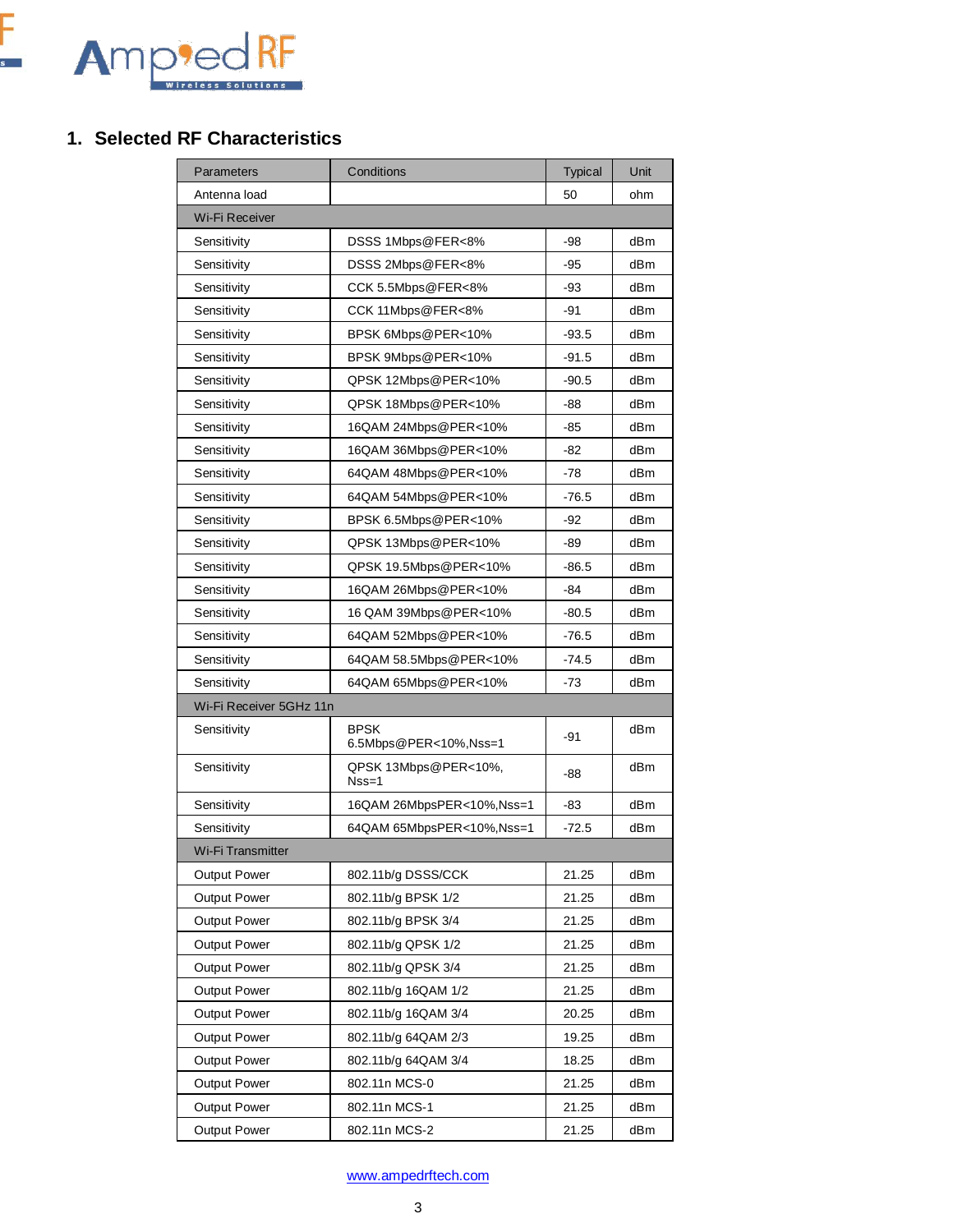| i<br>V |                          |        |        |
|--------|--------------------------|--------|--------|
|        | $\overline{\phantom{a}}$ |        |        |
| w      | I                        |        |        |
|        |                          |        |        |
|        |                          |        |        |
|        |                          |        |        |
| ł.     |                          |        |        |
|        |                          |        |        |
|        |                          |        | ÷<br>× |
| ٠      |                          | ł.     | í,     |
|        |                          | X<br>ï | Ÿ<br>ì |

| <b>Output Power</b>                              | 802.11n MCS-3                      | 21.25              | dBm |
|--------------------------------------------------|------------------------------------|--------------------|-----|
| <b>Output Power</b>                              | 802.11n MCS-4                      | 20.25              | dBm |
| <b>Output Power</b>                              | 802.11n MCS-5                      | 19.25              | dBm |
| <b>Output Power</b>                              | 802.11n MCS-6                      | 18.25              | dBm |
| <b>Output Power</b>                              | 802.11n MCS-7                      | 17.00              | dBm |
| Wi-Fi Transmitter 5GHz, 11n                      |                                    |                    |     |
| <b>Output Power</b>                              | 802.11n MCS-0                      | 19.5               | dBm |
| <b>Output Power</b>                              | 802.11n MCS-7                      | 14.5               | dBm |
| <b>Bluetooth Receiver</b>                        |                                    |                    |     |
| Receiver sensitivity<br>(clean transmitter)      | FSK (1Mbps), BER≤0.1%              | $-92$              | dBm |
| Receiver sensitivity<br>(dirty transmitter)      | FSK (1Mbps), BER≤0.1%              | -91                | dBm |
| EDR sensitivity 2<br>Mbps (clean<br>transmitter) | PSK(2Mbps and 3Mbps),<br>BER≤0.01% | -92                | dBm |
| EDR sensitivity 3<br>Mbps (clean<br>transmitter) | PSK(2Mbps and 3Mbps),<br>BER≤0.01% | -86                | dBm |
| EDR sensitivity 2<br>Mbps (dirty<br>transmitter) | PSK(2Mbps and 3Mbps),<br>BER≤0.1%  | -91                | dBm |
| EDR sensitivity 3<br>Mbps (dirty<br>transmitter) | PSK(2Mbps and 3Mbps),<br>BER≤0.1%  | -85                | dBm |
| <b>Bluetooth Transmitter</b>                     |                                    |                    |     |
| Frequency range                                  |                                    | $2400 -$<br>2483.5 | MHz |
| Maximum output<br>power                          | FSK(1Mbps)                         | 13                 | dBm |
| Minimum output power                             | FSK(1Mbps)                         | -20                | dBm |
| Minimum output power<br>in inquiry mode          | FSK(1Mbps)                         | -30                | dBm |
| Output power<br>accuracy                         | FSK(1Mbps)                         | ±2                 | dВ  |
| Maximum output<br>power                          | PSK(2 Mbps)                        | 10                 | dBm |
| Maximum output<br>power                          | PSK(3 Mbps)                        | 10                 | dBm |
| <b>EDR</b> relative transmit<br>power            | PSK(2Mbps and 3Mbps)               | 0                  | dB  |
| Minimum output power                             | PSK(2Mbps and 3Mbps)               | -20                | dBm |
| <b>BLE Transmitter</b>                           |                                    |                    |     |
| Maximum output<br>power                          |                                    | 13                 | dBm |
| Minimum output power                             |                                    | -20                | dBm |
| Minimum output power<br>in advertising mode      |                                    | -30                | dBm |
| Output power                                     |                                    |                    |     |
| accuracy                                         |                                    | ±2                 | dВ  |
| <b>BLE Receiver</b>                              |                                    |                    |     |
| Receiver sensitivity                             | PER<30.8%                          | -93                | dBm |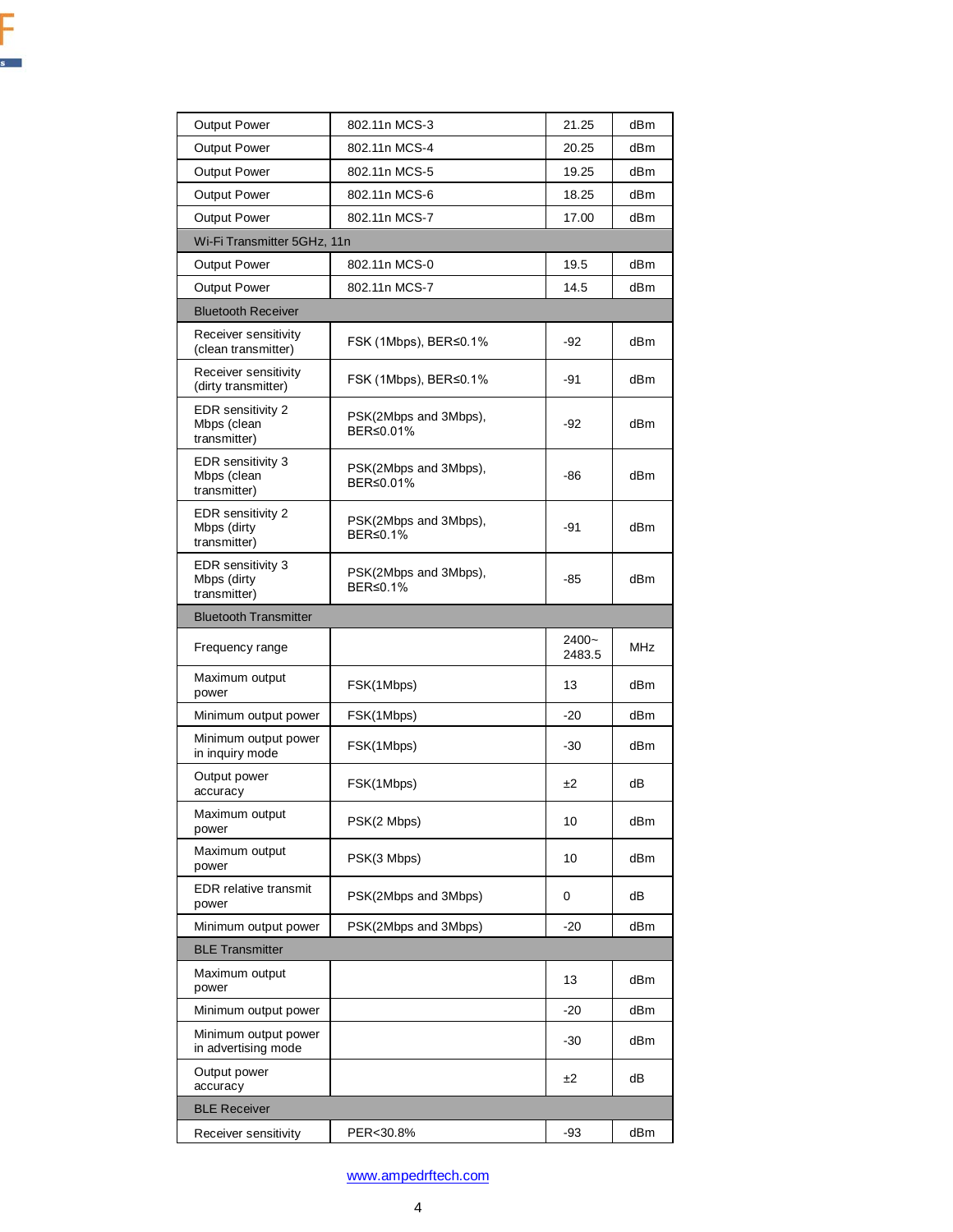

| (clean transmitter)                         |           |     |     |
|---------------------------------------------|-----------|-----|-----|
| Receiver sensitivity<br>(dirty transmitter) | PER<30.8% | -92 | dBm |

# **2. Reference Design Example**

The follow circuits are examples of typical Linux based platform connections to the WF60 module. Note that this is a reference design only, and not the actual circuit of the BB-WF360.